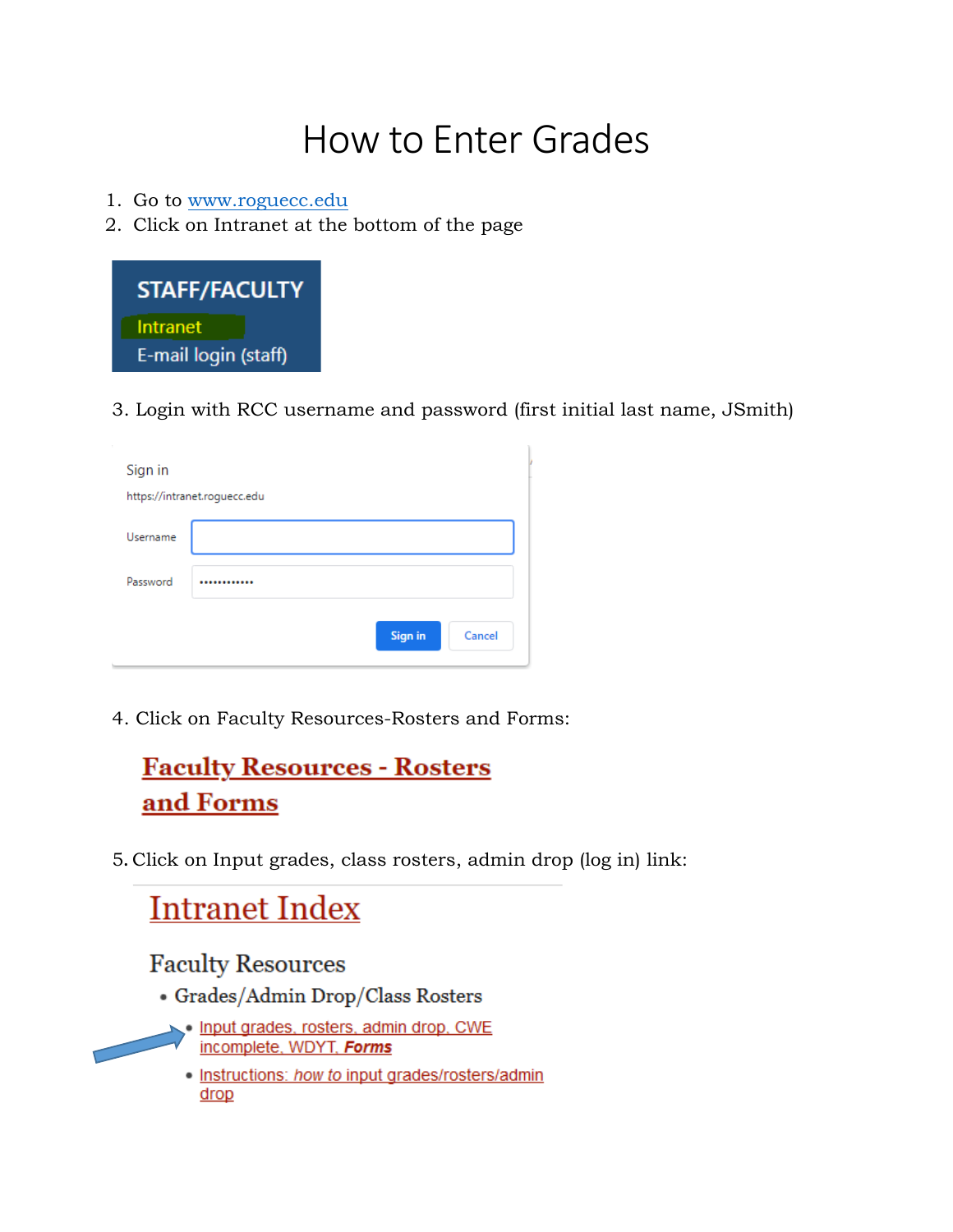- 6**.** Click on the class link:
- 7**.** Click on the "Input Grades" for current term link

| <b>Rosters</b>                     |
|------------------------------------|
| • Admin Drop                       |
| Spring 2018 submission required by |
| 11:59 pm, Monday, April 09.        |
| $\bullet$ Class                    |
| • Advisee List                     |
| <b>Other Resources</b>             |
|                                    |



8. Select the specific course you want to enter grades for (some teachers may have multiple classes they are teaching):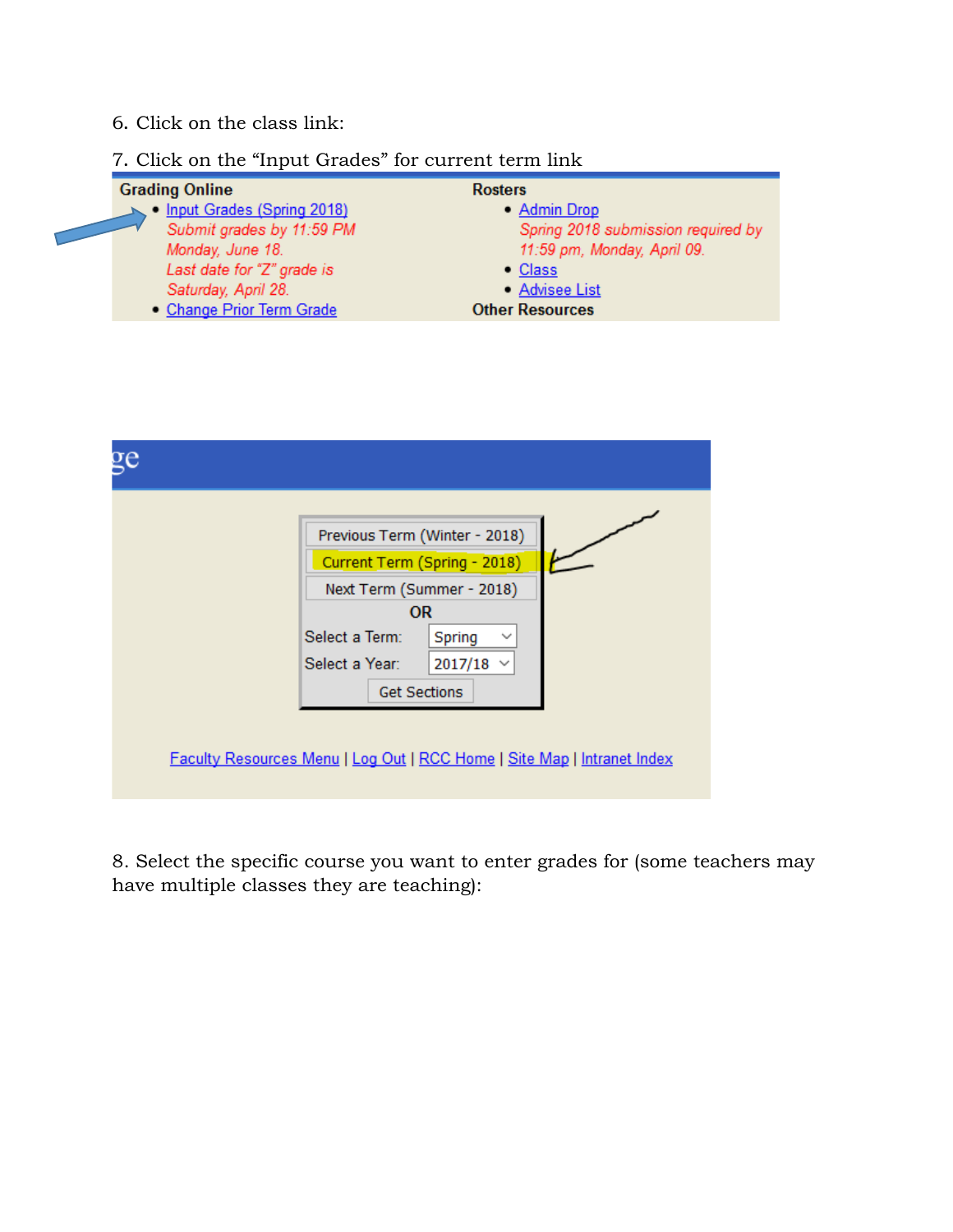|  | <b>Rosters for Spring - 2018</b> |  |
|--|----------------------------------|--|
|--|----------------------------------|--|

Choose a section to view its roster.

| <b>Course ID</b> | <b>Title</b>                 | SS |
|------------------|------------------------------|----|
| CJ280-01         | <b>CWE/Criminal Justice</b>  | 国  |
| CJ280-02         | <b>CWE/Criminal Justice</b>  | 쫼  |
| CJ280-03         | <b>CWE/Criminal Justice</b>  | 團  |
| CJ280-04         | <b>CWE/Criminal Justice</b>  | 꽬  |
| CJ280-05         | <b>CWE/Criminal Justice</b>  | 쫼  |
| CJ280-06         | <b>CWE/Criminal Justice</b>  | 꽬  |
| CJ280-07         | <b>CWE/Criminal Justice</b>  | 꽽  |
| CJ280-08         | <b>CWE/Criminal Justice</b>  | 쫼  |
| CJ280-09         | <b>CWE/Criminal Justice</b>  | 꽬  |
| CJ280-10         | <b>CWE/Criminal Justice</b>  | 횁  |
| CJ280-11         | <b>CWE/Criminal Justice</b>  | 쫼  |
| CJ280-12         | <b>CWE/Criminal Justice</b>  | 쫼  |
| CJ280-R1         | <b>CWE/Criminal Justice</b>  | 粵  |
| CJ280-R2         | <b>CWE/Criminal Justice</b>  | 꽬  |
| CJ280-R3         | <b>CWE/Criminal Justice</b>  | 죁  |
| CJ280-R4         | <b>CWE/Criminal Justice</b>  | 쫼  |
| CJ280-R5         | <b>CWE/Criminal Justice</b>  | 죁  |
| CJ280-R6         | <b>CWE/Criminal Justice</b>  | 쫼  |
| CJ280-R7         | <b>CWE/Criminal Justice</b>  | 폘  |
| CJ280-R8         | <b>CWE/Criminal Justice</b>  | 쫼  |
| CJ280-R9         | <b>CWE/Criminal Justice</b>  | 團  |
|                  | Choose a different year/term |    |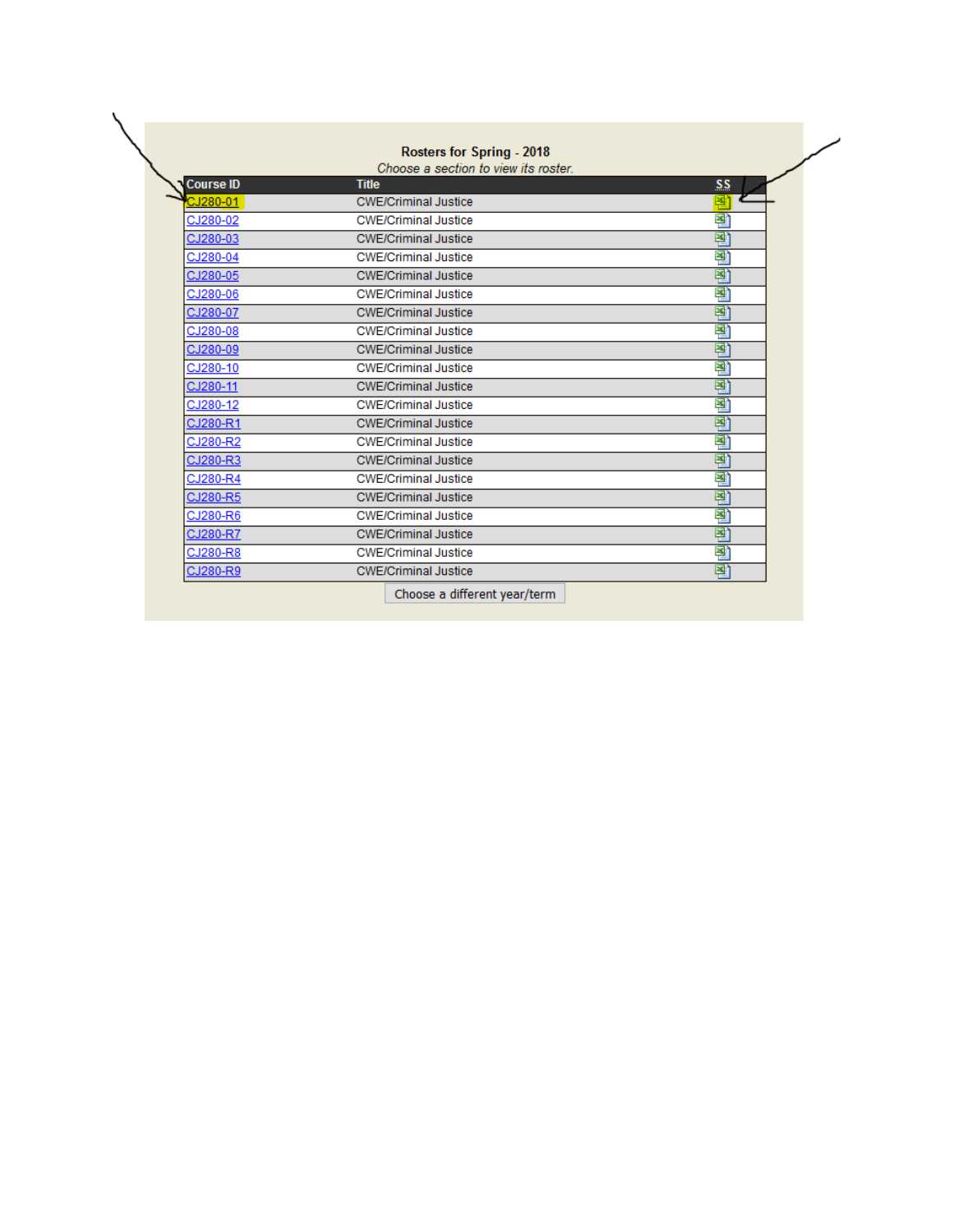## **ENTERING GRADES**

You can enter grades as soon as your class is over or anytime until the submission deadline.

DEADLINE is 11:59 p.m. on the first Monday after the term ends. (unless Monday is a holiday in which case grades are due on Tuesday at 11:59 p.m.)

|                                                                |                              | form to save the grade information. |                                                                        |                    |                                                          | Final Grade Roster for BA130-01 (Summer - 2011)<br>INSTRUCTIONS: Please assign a grade for each student. In addition, choose a last date of attendance [LDA],<br>or N/A for never attended for all 'Z' grades. You must fill out an incomplete Contract for any "I" grade. Submit the |                 |                                                   |
|----------------------------------------------------------------|------------------------------|-------------------------------------|------------------------------------------------------------------------|--------------------|----------------------------------------------------------|---------------------------------------------------------------------------------------------------------------------------------------------------------------------------------------------------------------------------------------------------------------------------------------|-----------------|---------------------------------------------------|
| This button returns you to the list of all of<br>vour classes. |                              |                                     | Title: Concepts in Computing I<br>Credits:<br>Enrolled:<br>Waitlisted: | 2.00<br>3<br>0     | Times:<br>Days:<br>Location:<br>Choose a different class | 1:30PM-2:50PM<br><b>MW</b><br>RWC-CH7                                                                                                                                                                                                                                                 |                 |                                                   |
|                                                                | Student ID                   | <b>Student Name</b>                 |                                                                        |                    |                                                          | Grade                                                                                                                                                                                                                                                                                 | <b>LDA</b> Date |                                                   |
|                                                                | 123-4567                     | Student, Amy                        |                                                                        |                    |                                                          | Choose a grade v                                                                                                                                                                                                                                                                      |                 | An LDA is only entered<br>when assigning a "Z"    |
|                                                                | 365-9936                     | Granger, Student                    |                                                                        |                    |                                                          | Choose a grade *                                                                                                                                                                                                                                                                      |                 | grade. Click the calendar<br>to set the LDA or to |
|                                                                | Passing, Student<br>025-8975 |                                     |                                                                        |                    |                                                          | Choose a grade .                                                                                                                                                                                                                                                                      |                 | choose Never Attended<br>located just under the   |
|                                                                |                              |                                     |                                                                        | Seve/Submit Grades |                                                          | Reset                                                                                                                                                                                                                                                                                 |                 | calendar.<br><b>ONLY THE DATES that</b>           |
|                                                                |                              |                                     |                                                                        |                    |                                                          | Faculty Resources Menu   Log Out   RCC Home   Site Map   Intranet Index                                                                                                                                                                                                               |                 | are "Z" grade eligible<br>appear on the calendar. |

- a) When entering a grade, Choose a grade from the drop down list (choose A+ thru F; P or NP; I or Z)
- b) + (plus) or (minus) can be assigned, however, they do not affect the student's GPA
- c) Choose "I" (Incomplete) and the Incomplete Contract pops up with pertinent information already filled in for you. You need to assign a completion date, the grade the student will earn if the terms of the contract are not met, and the terms of the contract (what work still needs to be completed. Student signature is not required. Enrollment Services mails the contract to the student.
- d) "Z" grade & LDA: The only time you fill in an LDA (Last Date of Attendance) is if you assign a "Z", then a calendar pops up and you choose a "Z" date or Never Attended. The calendar displays only the dates that are eligible for a "Z" grade. If a student attends beyond the "Z" date, then a letter grade must be assigned
- e) When your roster is complete you will see a message telling you This section has been completely graded.

|                  | Final Grade Roster for CS120-03 (Fall - 2010) |      |                                               | Please assign a grade for each student. In addition, choose a last date of att    |
|------------------|-----------------------------------------------|------|-----------------------------------------------|-----------------------------------------------------------------------------------|
| ade information. |                                               |      |                                               | ided for all "Z" grades. You must fill out an incomplete Contract for any "I" gri |
|                  |                                               |      | Title: Concepts in Computing I (Includes Lab) |                                                                                   |
|                  | <b>Credits:</b>                               | 4.00 | Times:                                        | <b>TBA</b>                                                                        |
|                  |                                               |      |                                               |                                                                                   |
|                  | Enrolled:                                     | 27   | Days:                                         | TBA                                                                               |

You can also see if your grade rosters are complete by viewing your list of classes. If you see a No, then a grade(s) is missing on your roster.

| Final Grades for Fall - 2010<br>Choose a class from the list to input final grades. |                             |              |  |
|-------------------------------------------------------------------------------------|-----------------------------|--------------|--|
| Course ID                                                                           | Title                       | Graded?      |  |
| C6120-01                                                                            | Concepts in Computing I     | <b>Yes</b>   |  |
| CS120-02                                                                            | Concepts in Computing I     | <b>Yes</b>   |  |
| CS178-01                                                                            | Introduction to Networks    | <b>Yers:</b> |  |
| CE2 00-06                                                                           | CWE/Computer Science        | Yes          |  |
| 08280-08                                                                            | <b>CWE/Computer Science</b> | No           |  |
| C6280-R4                                                                            | CWE/Computer Brience        | No           |  |
| C8280-R5                                                                            | <b>CWE/Computer Science</b> | No           |  |
| C8280-R7                                                                            | CWE/Computer Science        | <b>Yes</b>   |  |
| C8225-56                                                                            | Computer End-User Support I | Yes          |  |